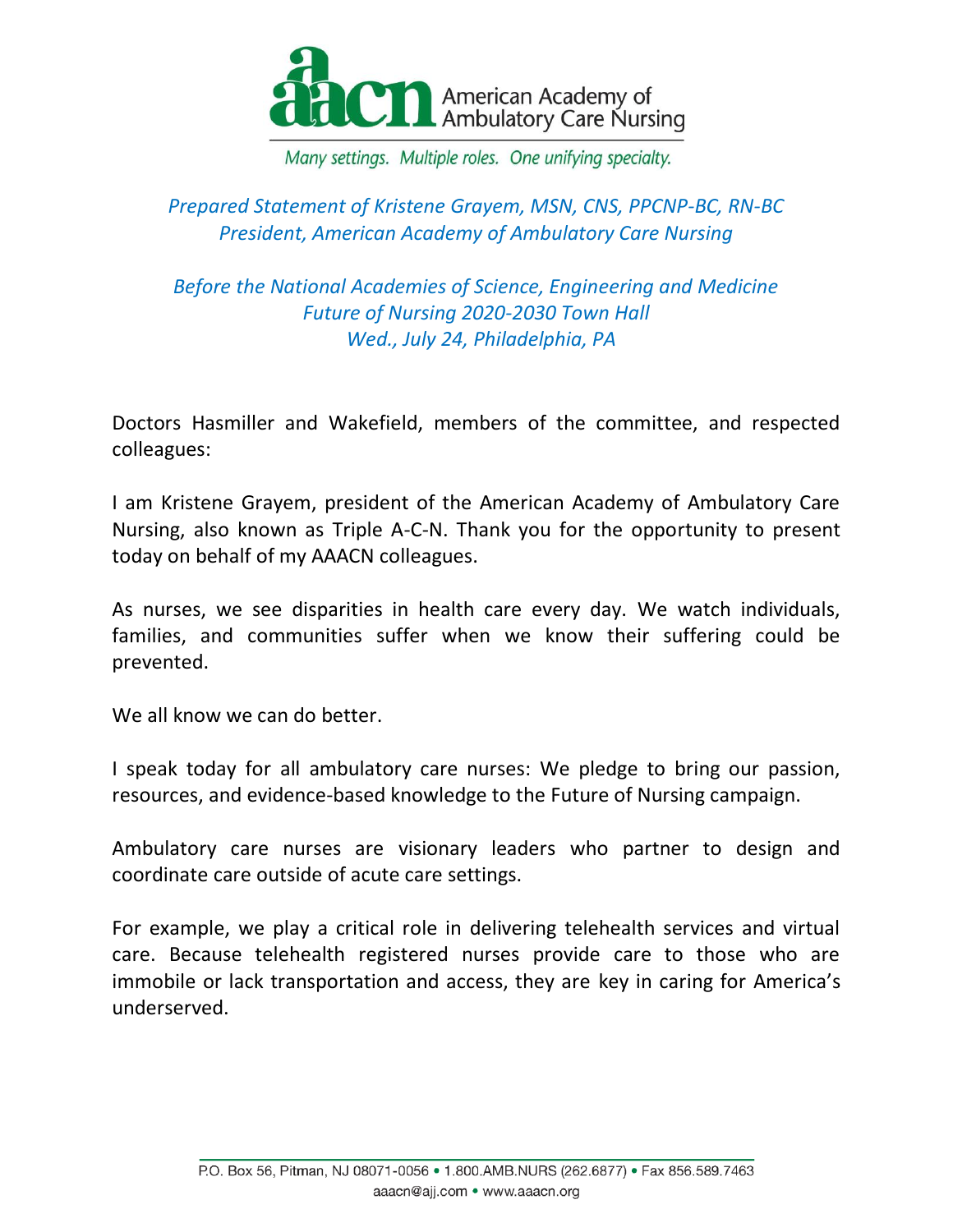

I would like to share two programs AAACN has developed that are addressing social determinants of health, allowing nurses to practice at the top of their license, and changing the way care is delivered.

AAACN has developed an innovative Care Coordination and Transition Management program. We call it C-C-T-M.

The ambulatory care registered nurse is an essential component of effective care coordination. Ambulatory care is a team sport. Nurses in this role, who see patients outside of acute care settings, are uniquely positioned to lead diverse interprofessional teams and address complex health and social needs.

Nurses in CCTM roles help achieve the Quadruple Aim and ensure that individuals don't fall between the cracks in our health care system. They help reduce potentially avoidable ED visits, decrease readmissions, and manage safe patient hand offs.

CCTM nurses assure that individuals receive the right care, at the right time, by the right provider.

My AAACN colleagues and I believe that thanks to CCTM nurses, fragmented care will be a thing of the past.

Here are two AAACN initiatives that help this future become a reality:

- We produced a foundational textbook, the *CCTM Core Curriculum,* as well as competencies and standards, that provide the framework for patientcentered care and seamless transitions.
- In 2018 we convened a group of nursing and health care leaders for an Invitational Summit to advance the role, advocate for including CCTM in nursing school curricula, enhance research, and define future action.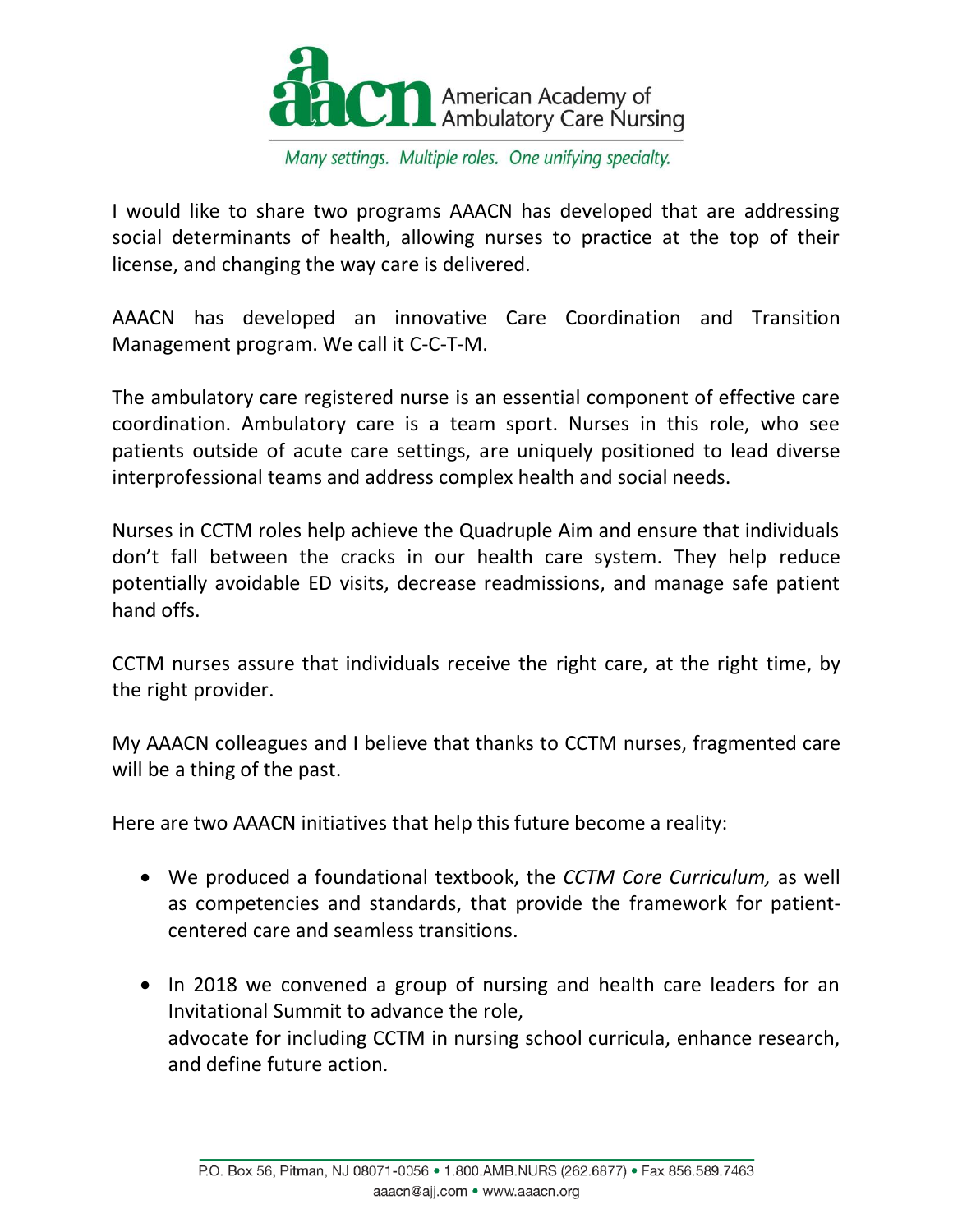

The CCTM program provides population health management principles, risk stratification tools, and additional evidence in advocating for America's underserved.

CCTM is the essence of a collaborative practice model. It helps achieve what we're all striving for – better health for all Americans.

A second initiative led by AAACN focuses on Nurse-Sensitive Indicators, or NSIs.

As you know, identifying and measuring NSIs is critical in describing the contributions and value of RNs.

In 2016, AAACN published the *Ambulatory Care NSI Industry Report* that identified 13 proposed NSIs in ambulatory care settings. We partnered with the Collaborative Alliance for Nursing Outcomes, and by the end of 2018, a national nursing benchmarking database was established.

Outcomes matter. Continuing to develop, implement, and measure NSIs is critical to demonstrating ambulatory care RN value and impact on complex care.

Your committee has asked for AAACN's suggestions to chart a path for the nursing profession for the next 10 years. Our counsel is this:

First, invest in ambulatory care nurses and RN roles in care coordination and transition management in all practice settings.

Second, build ambulatory care nursing and CCTM competencies into nursing school curricula.

Third, promote continued development, standardization, and benchmarking of ambulatory care NSIs.

And finally, support the expansion and reimbursement of telehealth services delivered by registered nurses.